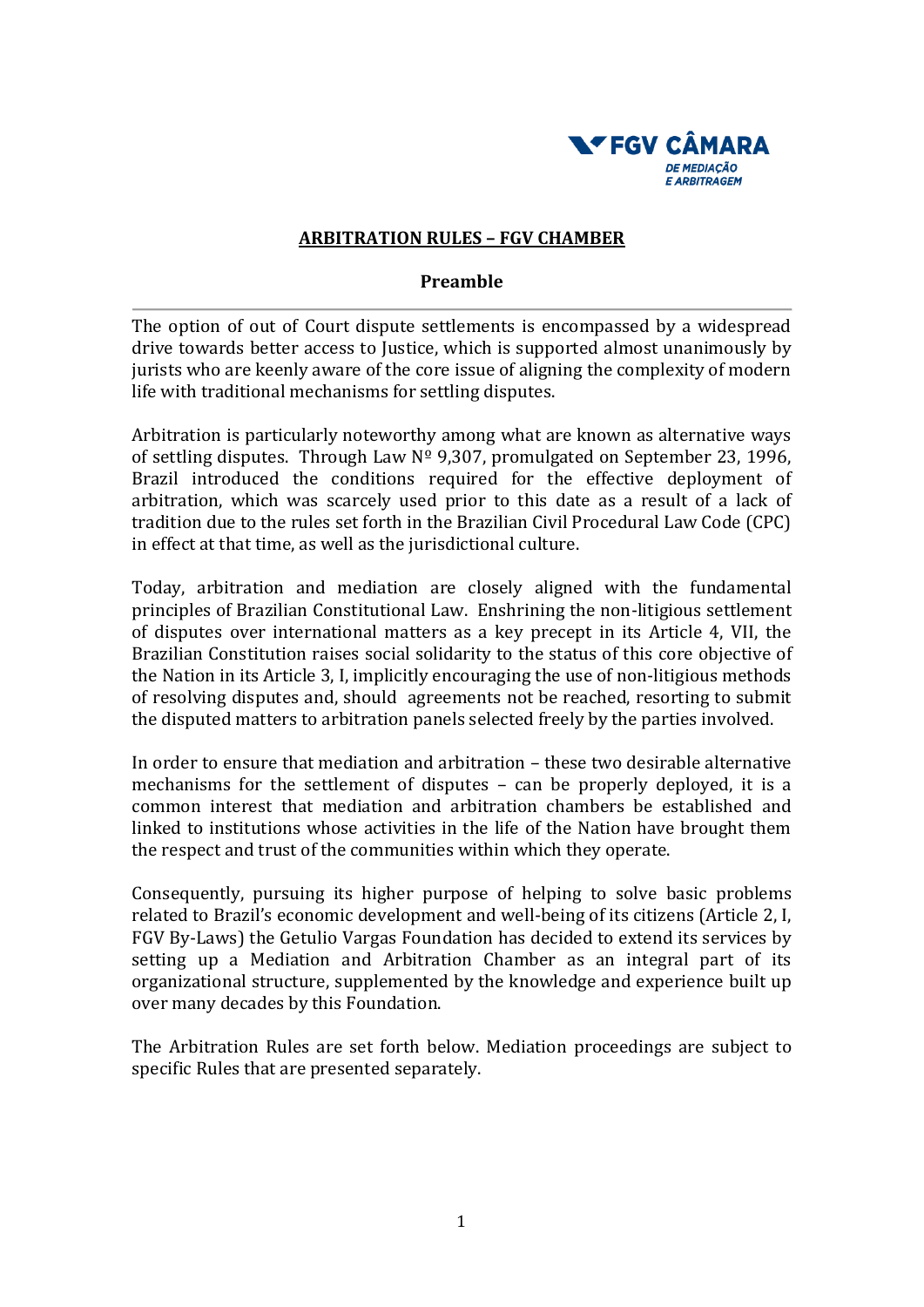### **CHAPTER ONE**

### **Organization of the FGV Mediation and Arbitration Chamber**

### **Section I – Purpose**

*Article 1 –* The FGV Mediation and Arbitration Chamber, hereinafter referred to simply as the FGV Chamber is an entity integrated into the organizational structure of the Getulio Vargas Foundation; whose purpose is to administer mediation and arbitration proceedings submitted thereto, in compliance with the regulations and FGV Chamber Rules.

## **Section II – Administration of the FGV Chamber**

*Article 2 –* The FGV Chamber is administered by an Executive Board consisting of a President, two Vice Presidents, a Chief Executive Officer and a Legal Director.

*Sole Paragraph –* The President of the FGV Chamber is the President of the Getulio Vargas Foundation. The Vice Presidents are selected by the President of the FGV Chamber from among the members of the Getulio Vargas Foundation Board. The President of the FGV Chamber nominates the Chief Executive Officer and Legal Director for renewable three-year terms of office, after approval of the nominations by the Getulio Vargas Foundation Board.

*Article 3 –* The President of the FGV Chamber shall:

a) constitute the senior management body of this entity, steering it along the key guidelines established by the Getulio Vargas Foundation Board;

b) coordinate and oversee the activities of the other Executive Board Members;

c) alter the FGV Chamber Rules;

d) represent the FGV Chamber before third parties, being empowered to delegate powers of representation to the Chief Executive Officer;

e) convene and chair the meetings of the Executive Board and those of the List of Authorized Arbitrators drawing up their respective Agendas;

f) appoint and dismiss the members of the List of Authorized Arbitrators;

g) delegate specific functions to the Vice Presidents and establish the order in which they will replace the President during any temporary impediment or absence thereof;

h) designate a substitute for any of the Officers/Directors, during any of their temporary impediments or absences.

*Article 4 –* It is incumbent upon the Vice Presidents to assist the President in the performance of his duties, undertaking the specific functions delegated by the President and replacing him/her during any absence or impediment.

*Article 5 –* The Chief Executive Officer shall:

a) organize and direct the General Secretariat, who provides the back-office services required for the functioning of the FGV Chamber;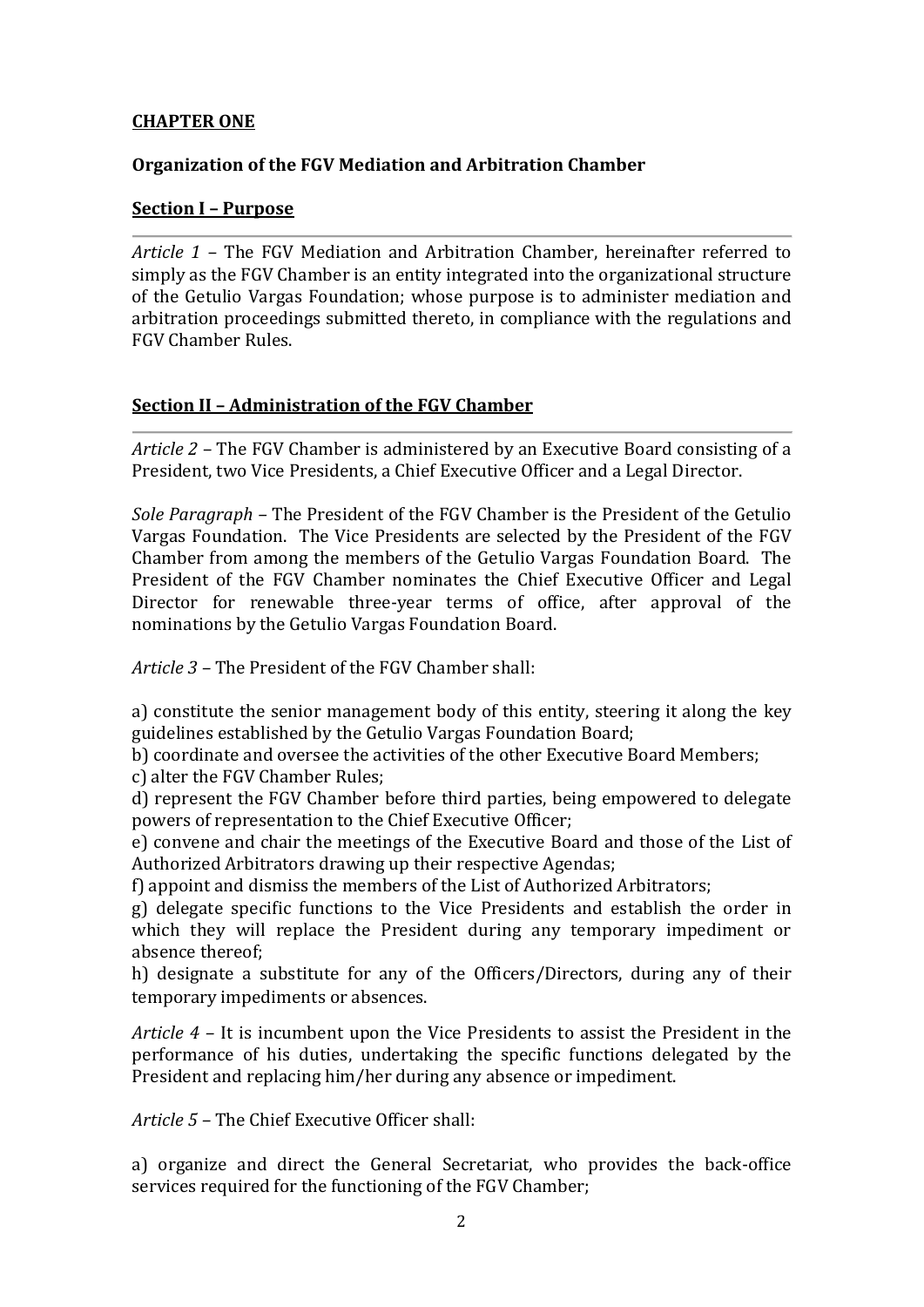b) establish the procedures and routines to be followed by the General Secretariat; c) accept requests to initiate arbitration proceedings;

d) manage the funds channeled through the FGV Chamber;

e) submit to the President updates of the costs and fees lists;

f) appoint mediators and arbitrators;

g) ensure that the FGV Chamber Rules are applied, as well as other directives it issues, clearing up any doubts that might be raised regarding the interpretation of any of the provisions therein;

h) issue directives supplementing the Rules;

i) issue directives regulating the payment of costs and expenses incurred through mediation and arbitration proceedings, along with mediator and arbitrator fees, in addition to approving the respective pricelists.

*Article 6 –* The Legal Director shall:

a) issue opinions on matters related to the activities of the FGV Chamber that involve legal aspects;

b) issue opinions prior to any decisions taken by the President that clear up doubts over the interpretation of the Rules and directives issued by the FGV Chamber;

c) issue opinions prior to any decisions taken by the President in the hypothesis addressed in item (c) of Article 3;

d) serve as Secretary at the meetings of the Executive Board and the Arbitration Commission.

#### **Section III – List of Authorized Arbitrators**

*Article 7 –* The FGV Chamber shall employ a List of Authorized Arbitrators composed of persons endowed with well-known expertise, renowned capabilities, solid professional experience and impeccable reputations who, on acceptance of such designation, shall be immediately accredited to engage in arbitration proceedings for the account and benefit of the Parties involved in a dispute.

*Sole Paragraph –* The members of the List of Authorized Arbitrators may not receive any type of remuneration from the Getulio Vargas Foundation.

*Article 8 –* The List of Authorized Arbitrators shall meet when convened by the Chairperson - the President of the FGV Chamber - in order to address matters related thereto. These meetings shall commence with the attendance of at least 5 (five) of its members.

*Article 9 –* 9 (nine) members of the List of Authorized Arbitrators are nominated by the President of the FGV Chamber to form the Arbitration Commission, a chairman, 5 (five) full members and other 3 (three) acting as alternates.

*Paragraph 1 –* The Arbitration Commission is the liaison entity between the FGV Chamber management and the List of Authorized Arbitrators, and shall: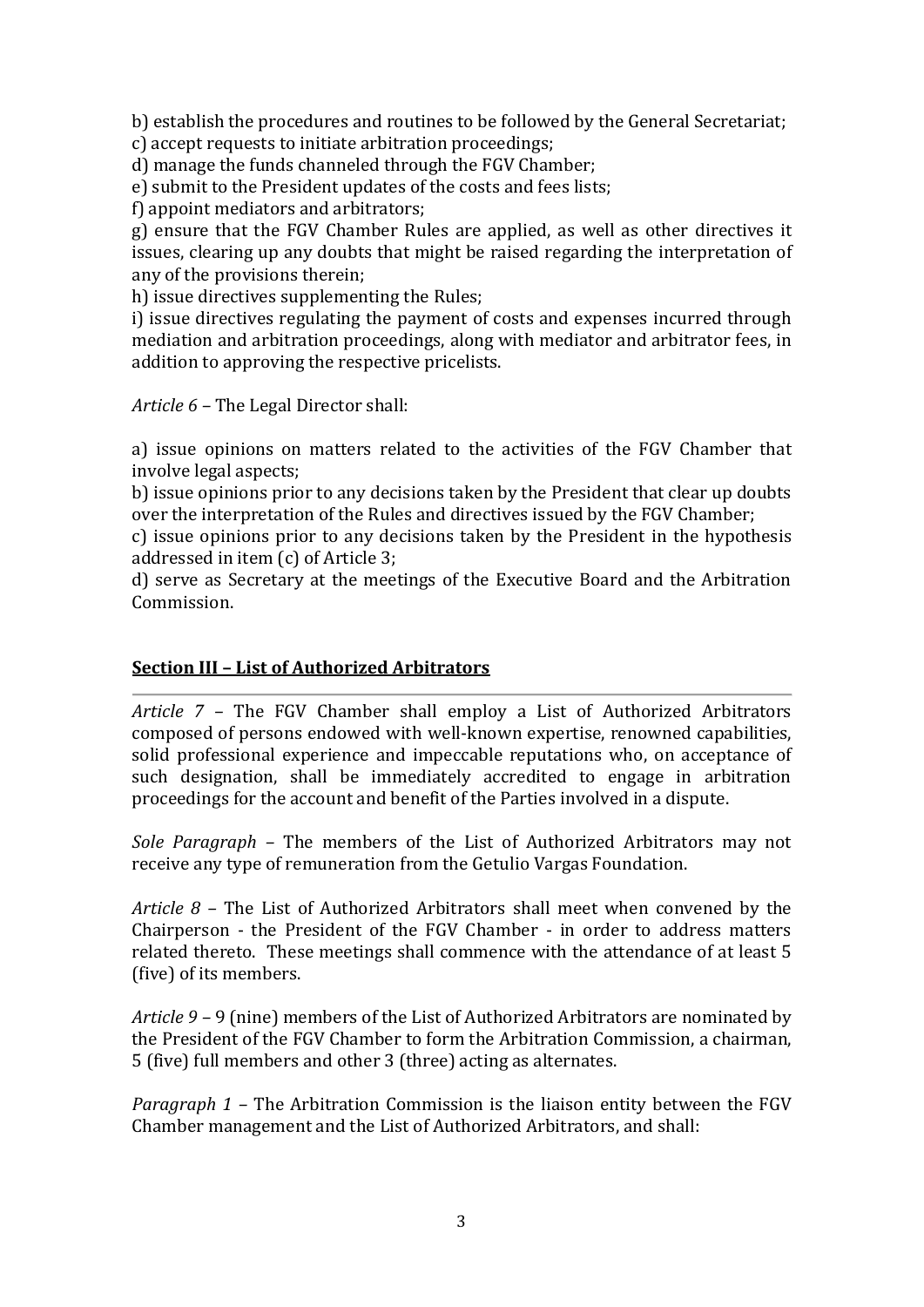a) in specific cases, approve the nomination for arbitrators of those who are not in the List of Authorized Arbitrators;

b) decide on the replacement of arbitrators, under the hypothesis addressed in Article 21 of these Rules;

c) submit suggestions to the President of the FGV Chamber aiming to upgrade the activities of the FGV Chamber and the arbitration proceedings;

d) issue a statement, prior to any decisions being handed down by the FGV Chamber, on the impediment (or not) of an arbitrator, under the hypothesis addressed in Paragraph 2 of Article 19 of these Rules;

e) issue an opinion, prior to any Chief Executive Officer decisions, regarding an Arbitrator's impediment alleged by the Parties (Article 19, Paragraph 2 of these Rules); and

f) issue opinions on any matters submitted by the President of the FGV Chamber or the Chief Executive Officer.

*Paragraph 2 –* The President of the Arbitration Commission shall be selected by the President of the FGV Chamber from among the Commission Members, being empowered to assist and advise the President of the FGV Chamber on all matters related to the List of Authorized Arbitrators.

*Article 10 –* When members of the List of Authorized Arbitrators are appointed to act in proceedings administered by the FGV Chamber, their fees shall be subject to the rules set forth in the Arbitration Costs, Expenditures and Fees Regulation that is annexed to these Rules.

*Article 11 –* Should an FGV Chamber Officer/Director serve as an Arbitrator, he/she shall be replaced by a member of the Arbitration Commission, who shall perform the FGV Chamber Officer/Director's functions related to the proceedings in which he/she is an arbitrator.

#### **CHAPTER TWO**

#### **Arbitration**

## **Section I – General Rules**

*Article 12 –* Any issue involving available asset rights of legally capable persons may be addressed through arbitration conducted by the FGV Chamber.

*Paragraph 1 –* Arbitration may be decided by law or through equity judgements, at the discretion of the Parties, who may also stipulate that it be conducted on the basis of the general principles of law, customs and uses, or international trade rules, provided there be no breach of good practice and the public order.

*Paragraph 2 –* Arbitration proceedings involving the Public Administration must always be decided in compliance with the governing law.

*Article 13 –* Parties submitting any issue to arbitration by the FGV Chamber shall be subject to these Rules.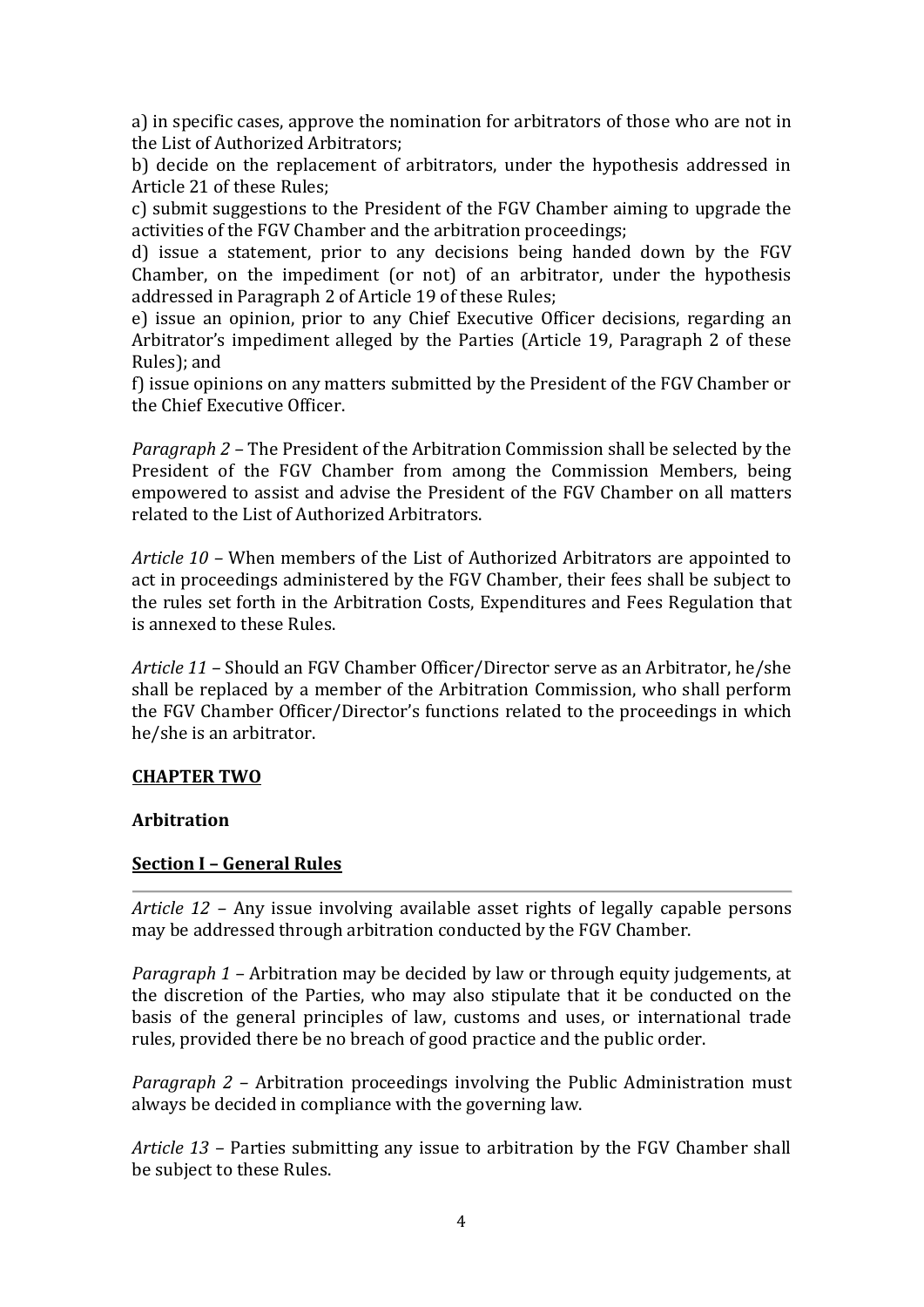*Article 14* – The rules set forth in these Rules that govern arbitration may be subject to alterations agreed upon through Arbitration Clauses or Commitment to Arbitrate, with the application thereof being limited to the specific case.

### **Section II – Arbitrators**

*Article 15* – When the Parties agree that a dispute shall be settled by a sole arbitrator, they may nominate him/her through common agreement. Should they not do so within 15 (fifteen) days after receiving the reply to the request for arbitration mentioned in Article 24 below, the sole arbitrator shall be appointed by the Chief Executive Officer of the FGV Chamber.

*Article 16* – When the Parties agree that a dispute shall be settled by 3 (three) arbitrators, the petitioner, when requesting arbitration, must nominate 1 (one) arbitrator, and the respondent party shall nominate the other in its reply to the request for arbitration. The third arbitrator, who shall preside over the proceedings, shall, in principle, be selected by the other 2 (two) arbitrators.

*Paragraph 1 –* Should any of the arbitrators not be nominated, or in case of any disagreement over the appointed names, the designation shall be handled by the Chief Executive Officer of the FGV Chamber in compliance with the provisions set forth in this Article.

*Paragraph 2 –* For arbitration proceedings with a plurality of petitioners and / or respondents, each of the sides shall nominate 1 (one) arbitrator through common agreement. Should no agreement be reached, the Chief Executive Officer of the FGV Chamber shall appoint all members of the Arbitration Panel.

*Article 17* – Should the Parties fail to indicate the number of arbitrators, the FGV Chamber shall decide whether the matter in dispute should be heard by 1 (one) or 3 (three) arbitrators thereby appointed, taking into account the complexity of the matter, the number of parties engaged in the dispute and its economic value.

*Article 18 –* The Chief Executive Officer of the FGV Chamber shall appoint the arbitrators.

*Paragraph 1 –* Whenever the Parties nominate an arbitrator from among the members of the List of Authorized Arbitrators, the nominee shall be appointed.

*Paragraph 2 –* The appointment of an arbitrator who is not a member of the List of Authorized Arbitrators must be previously approved, in compliance with the provisions set forth in Paragraph 1, (a), of Article 9 of these Rules. Should approval be refused, the arbitrator nomination procedure shall be repeated within 10 (ten) days of the previous name's rejection.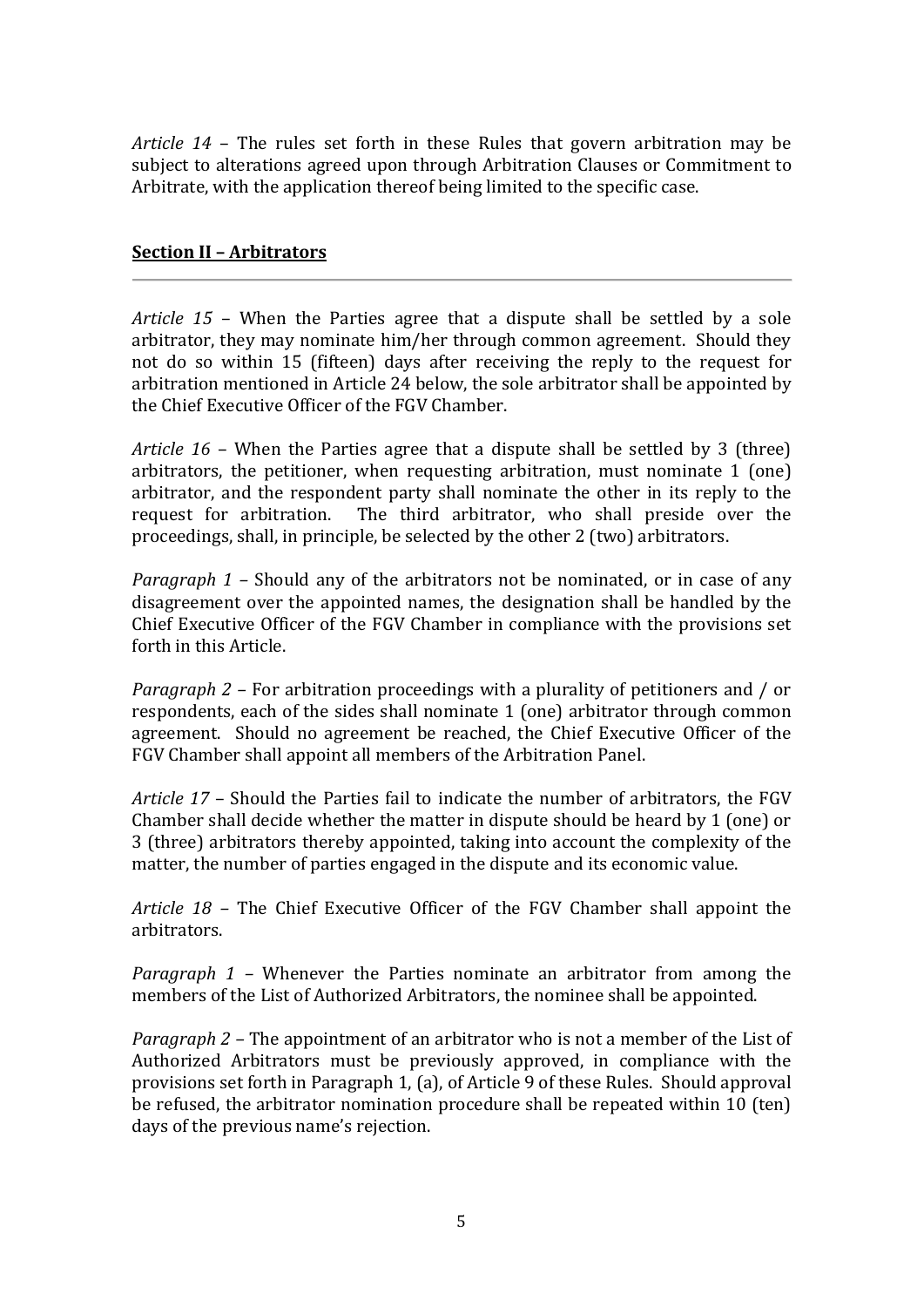*Paragraph 3 –* In case the Parties decide to delegate the nomination of an arbitrator to a third party, the FGV Chamber shall request that the nomination be presented prior to the signature of the Commitment to Arbitrate, proceeding with the appointment in compliance with the provisions set forth in this Article. Should the third party fail to issue the nomination within the deadline established by the FGV Chamber, the arbitrator shall be appointed by the Chief Executive Officer of the FGV Chamber.

*Paragraph 4 –* Whenever it is incumbent upon the FGV Chamber to nominate an arbitrator, it shall preferably select a member of the List of Authorized Arbitrators. However, in special cases and with due regard to the provisions set forth in these Rules, it may nominate a person who is not a member of the List, as provided in Paragraph 1, (a) of Article 9 of these Rules.

*Paragraph 5 –* Within 10 (ten) days of their appointment, the appointed arbitrators must issue written statements of acceptance. Should an arbitrator not accept the appointment within this period, the nomination procedure shall be repeated.

*Article 19 –* The following persons may not serve as arbitrators:

a) persons who have any relationship with the Parties or the dispute that could constitute impediment or presumed partiality, as established in the Brazilian Civil Procedural Law Code (CPC); and

b) persons who have served as mediators in the dispute, with due regard to the provisions set forth in FGV Chamber Mediation Rules with regard thereto.

*Paragraph 1 –* Any impediment or presumed partiality shall either prevent the arbitrator's appointment, or, if ascertained during the course of the arbitration proceedings, result in his substitution.

*Paragraph 2 –* Upon nomination, arbitrators must notify the FGV Chamber of any circumstances that might be deemed likely to adversely affect their independence and impartiality. The FGV Chamber shall inform the Parties of such notifications, requesting that they issue statements within 5 (five) days. After this period, whether the Parties have issued statements or not, the Chief Executive Officer of the FGV Chamber, having consulted the Arbitration Commission, shall decide on whether or not any impediments exist. Should any presumed partiality be observed, the same procedure used to select the substituted arbitrator shall be employed to select a replacement.

*Paragraph 3 –* Impediments or presumed partiality on behalf of the arbitrators may be declared by the Chief Executive Officer of the FGV Chamber, or when requested by any of the Parties, after consulting the arbitrator and the Arbitration Commission.

*Article 20 –* In case of death, incapacity/disability, absence, supervening impediment or withdrawal of an arbitrator, the FGV Chamber shall assign a period of 10 (ten) days to the nominating party which shall then designate a substitute to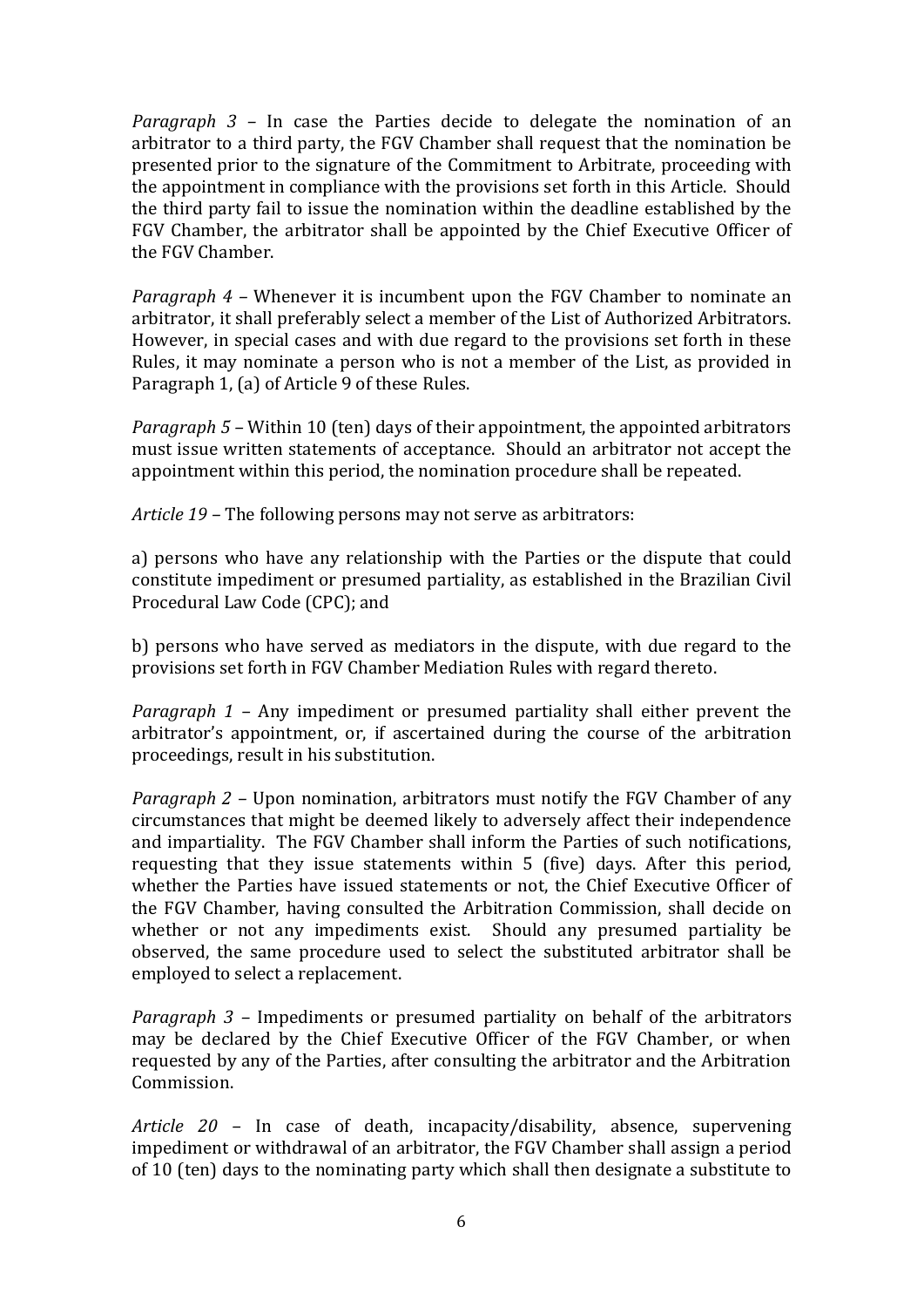be appointed through the procedure outlined in Article 18 of these Rules. Should the nomination not take place within the above-mentioned period, the Chief Executive Officer of the FGV Chamber shall appoint the substitute arbitrator.

*Article 21* – Having consulted the arbitrator - and the Parties, whenever deemed necessary - the Chief Executive Officer of the FGV Chamber may replace an arbitrator who is not performing his/her functions in compliance with these Rules, or who unjustifiably fails to attend sessions or misses deadlines, by means of a decision undertaken by the Arbitration Commission.

*Sole Paragraph –* Upon decision regarding the arbitrator's replacement, the substitute's nomination shall observe the same procedure adopted for the appointment of the substituted arbitrator.

## **Section III – Commencement of Arbitration**

*Article 22* – The Party who wishes to appeal to arbitration must submit a written request to the FGV Chamber, which shall necessarily include:

a) the full names, personal data and addresses of the Parties;

b) the subject of the dispute and, if they wish to, a succinct presentation of the brief underpinning the claim;

c) the value assigned to the dispute by the Petitioner;

d) the nomination of an arbitrator, when applicable.

*Paragraph 1 –* A receipt of the arbitration commencement fee's payment must be appended to the request for arbitration.

*Paragraph 2 –* Any arbitration clauses or commitments to arbitration must necessarily be appended to the request for arbitration.

*Paragraph 3 –* The Petitioner shall supply, along with the original version, the same number of copies of the request as there are Respondent Parties and members of the Arbitration Panel, as well as a copy for the FGV Chamber.

*Article 23* – Once the request to start arbitration proceedings has been accepted by the FGV Chamber, the Secretariat shall ensure that copies of the request are delivered to all the Respondent Parties and invite them to present their written replies to the arbitration request within 10 (ten) days. In these replies, each Respondent Party may present its counterclaim, setting forth the reasons for its cross action request, its purpose and respective value.

*Sole Paragraph* – A copy of these Rules, as well as the List of Authorized Arbitrators, shall accompany the requested duplicates.

Article 24 – The Respondents, even if consisting of more than one Party, shall nominate a single arbitrator in their response to the request for arbitration, pursuant to the provisions set forth in Article 16, Paragraph 2.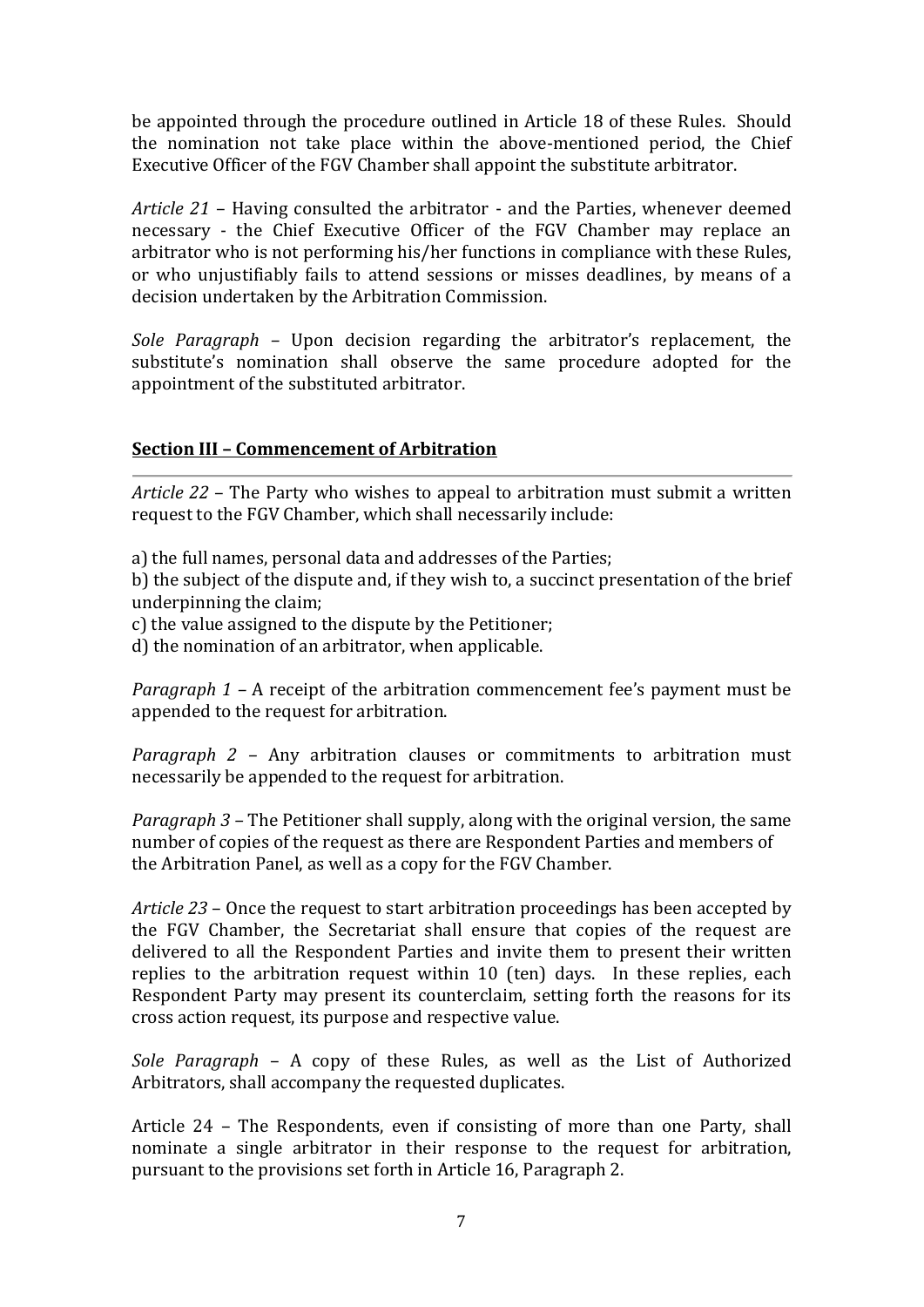*Article 25* – Being otherwise subject to the penalty of preclusion, any Party who wishes to raise issues regarding the competence, jurisdiction, impediment or presumed partiality of one or more arbitrators, as well as the nullity, invalidity or ineffectiveness of the agreement on arbitration, must do so at the first available opportunity for issuing a statement expressing these views.

*Article 26* **– Should the Respondent Party refuse to submit to arbitration or fail to sign the Commitment to Arbitrate mentioned in Article 27, after having agreed to do so, the Petitioner Party may, at its discretion, request within 10 (ten) days' receipt of the notification forwarded by the FGV Chamber, that it take steps to move the arbitration proceedings ahead, provided that the arbitration agreement establishes that it shall be administered by the FGV Chamber in compliance with its Rules.** 

*Paragraph 1 –* In order to exercise the option set forth in this Article, the Petitioner Party shall forward a draft of the Commitment to Arbitrate to the FGV Chamber, whose contents shall be analyzed by the Chief Executive Officer of the FGV Chamber, thus empowered to implement alterations in order to adapt it to the provisions of the arbitration agreement and to those set forth in Article 27 of these Rules.

*Paragraph 2 –* Should the Petitioner Party not acquiesce to such possible future alterations to the Draft proposed by the Chief Executive Officer of the Chamber, he shall declare the termination of the arbitration proceedings.

*Paragraph 3 –* Moving ahead with the arbitration proceedings as set forth in this Article, the Chief Executive Officer shall nominate an arbitrator as though he/she had been nominated by the defaulting Respondent, which shall be notified *in absentia* of all procedural acts, being allowed to join the proceedings at any time and stage to which they have progressed. In arbitration proceedings, default does not entail the effects set forth in the Brazilian Civil Procedural Law Code (CPC).

*Article 27 –* Upon receipt of the reply to the request for arbitration, the Chief Executive Officer of the FGV Chamber shall appoint the nominated arbitrators, observing the provisions set forth in this Section III, and shall convene the Parties and the appointed arbitrators to sign the Commitment to Arbitrate, within 10 (ten) days, along with 2 (two) witnesses.

*Article 28 –* The Commitment to Arbitrate shall necessarily include:

a) the names, professions, marital status and domiciles of the Parties and the addresses to which notifications should be forwarded;

b) the name, profession, and domicile of the arbitrator(s) and, if applicable, the nomination of the President of the Arbitration Panel;

c) the matter to be addressed by the arbitration proceedings;

d) the venue where the arbitration proceedings will take place and where the arbitration decision will be handed down;

e) the deadline by which the arbitration decision must be handed down;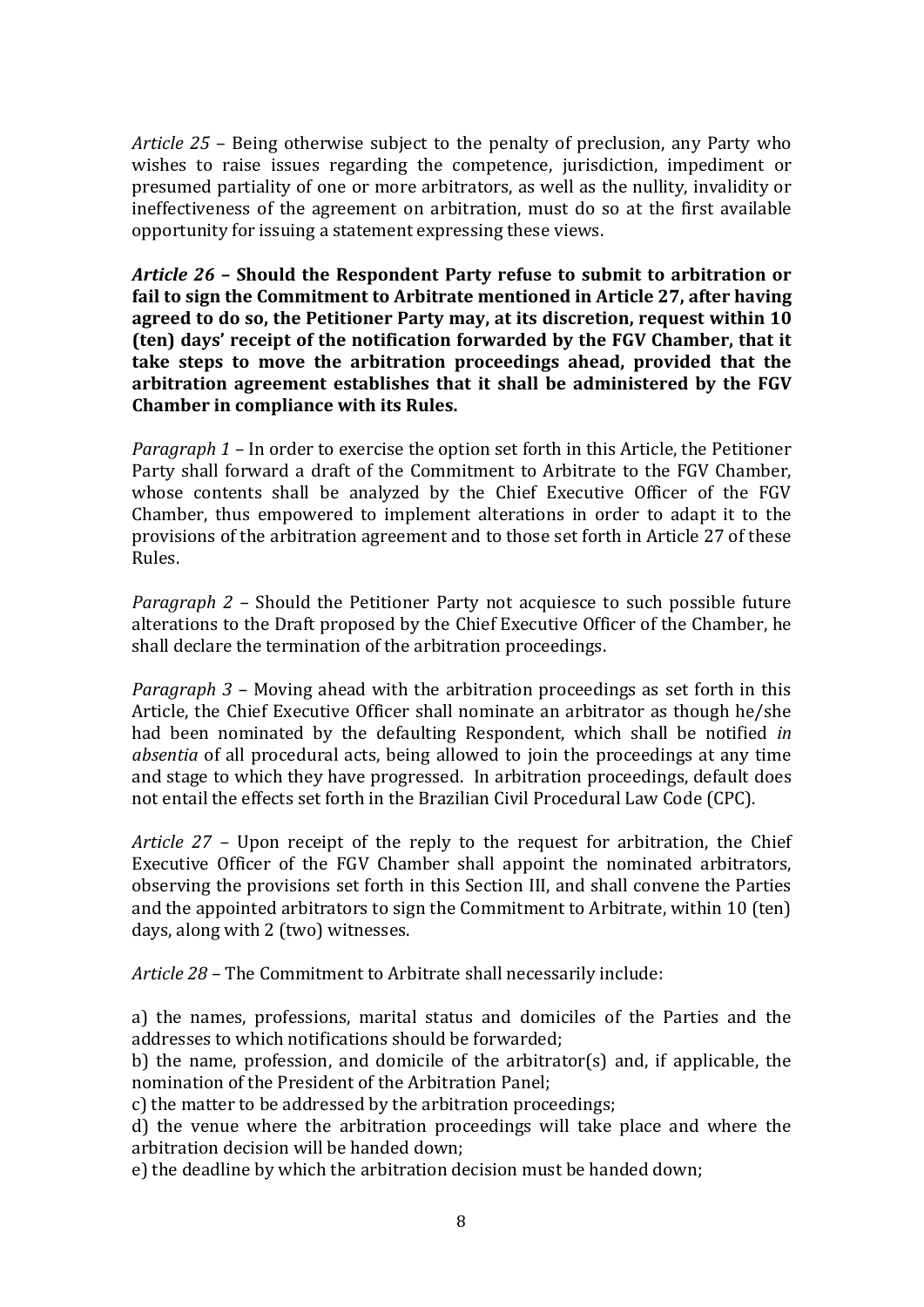f) the value of the dispute;

g) declaration(s) from the arbitrator(s) that they are not impeded from serving (Article 19 of these Rules);

h) the value of the fees payable to the arbitrator(s) and the manner of settlement;

i) a declaration of liability for the form of payment of procedural costs, fees and expenditures incurred through the arbitration proceedings;

j) modifications to the arbitration proceedings that may be agreed by the Parties;

k) a definition of the governing law for the arbitration proceedings and other directives, if applicable; and

l) the authorization for the arbitrator or arbitrators to hand down equity judgements, if applicable.

*Article 29 –* The Commitment to Arbitrate may also contain a schedule regarding the stages of the arbitration proceedings, as well as other matters that may be deemed convenient or appropriate by the Parties and the arbitrators.

#### **Section IV – Arbitration Proceedings**

*Article 30 –* Once the Commitment to Arbitrate has been signed, the Panel shall assign the Petitioner a period of no more than 15 (fifteen) days to present its brief, along with any documents it deems necessary.

*Sole Paragraph* – The briefs and documents must be presented in as many copies as there are Respondents and members of the Arbitration Panel, in addition to a copy for the FGV Chamber.

*Article 31* – Once the briefs have been received from the Petitioner, they shall be forwarded to the Respondents, who shall have a period of 15 (fifteen) days to present their reply, to which they must attach any documentation deemed necessary.

*Paragraph 1 –* Should there be more than one Respondent, all of them may present replies within the common period of 15 (fifteen) days.

*Paragraph 2* – The Respondents, be it the case, shall present their counterclaim briefs within the deadlines for their replies.

*Paragraph 3* -Once the counterclaim briefs have been received, the Petitioner shall be notified to reply within 15 (fifteen) days.

*Article 32* – In their briefs, the Parties must list the evidence that they wish to present.

*Article 33* – Upon expiration of the deadline for the presentation of briefs by the Parties, the Arbitration Panel shall hand down an immediate decision on the matter within the 20 (twenty) subsequent days, should it consider that it is not necessary to present evidence and hear witnesses.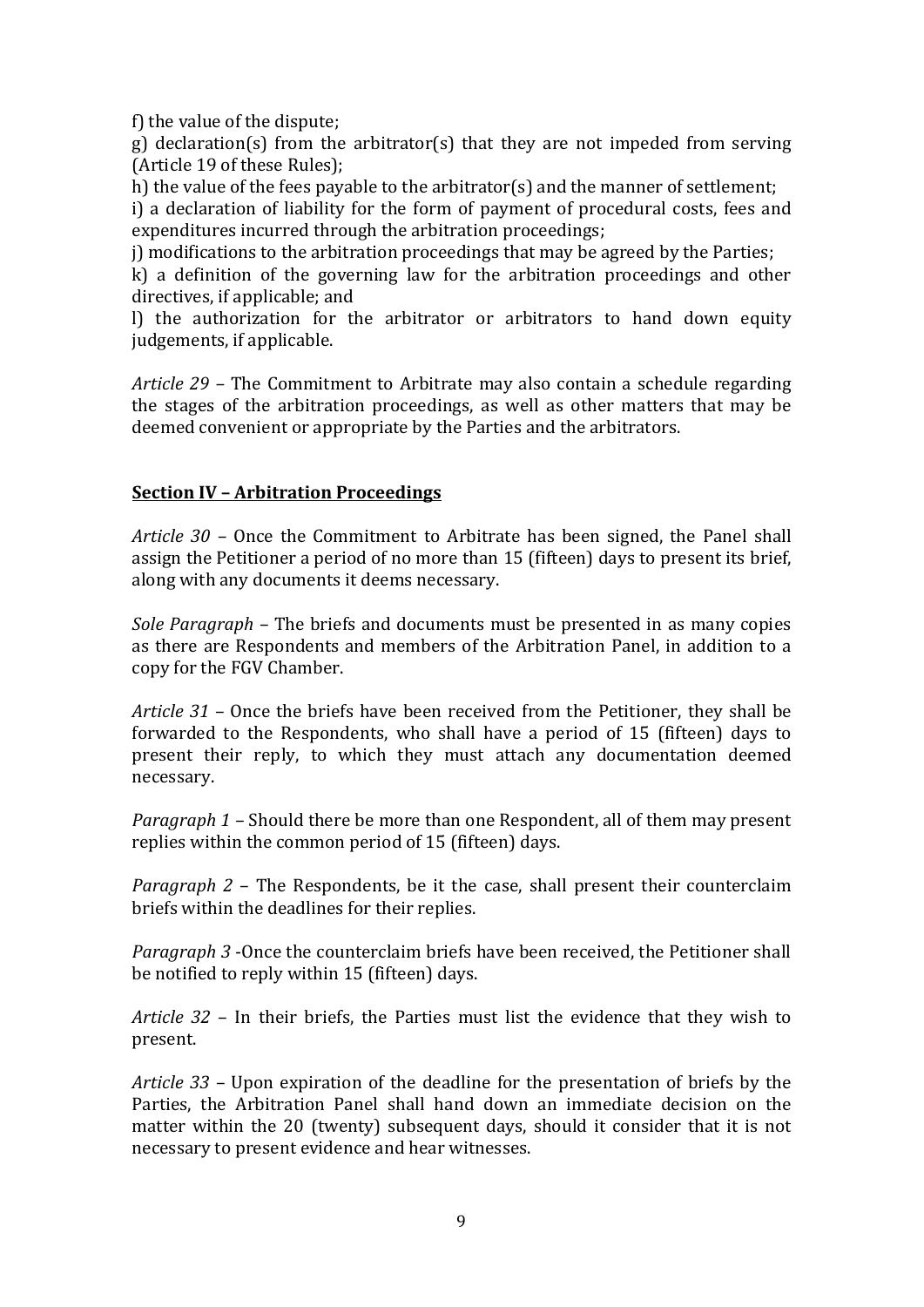*Article 34* – If it considers that evidence is required, the Arbitration Panel shall define the pertinent proof and the manner in which it should be presented, setting a period of 10 (ten) days for such presentation.

*Sole Paragraph –* The Parties are assured the right to oversee the presentation of evidence, including the questioning of witnesses and, should expert evidence be required, to introduce a technical advisor and submit queries.

*Article 35 –* Upon completion of the discovery stage, the Arbitration Panel shall set a procedural order deadline for the Parties to present their final claims in writing.

## **Section V – Arbitration Decision**

*Article 36* – Should no deadline be set by the Parties, the Arbitration Decision shall be handed down within 60 (sixty) days after expiration of the period for presentation of the final written claims. The Arbitration Panel is empowered to extend this period for no more than a further 30 (thirty) days, in view of due justification.

*Sole Paragraph* – Upon expiration of the deadline mentioned in the main section of this Article, any of the Parties may notify the Arbitration Panel, granting it a period of 10 (ten) days for rendition of judgement and the presentation of the Arbitration Decision, being otherwise subject to the penalty of termination of the arbitration proceedings.

*Article 37* – The Arbitration Decision shall be reached through a majority vote, with each arbitrator casting a single ballot. Any arbitrator who dissents from the majority vote must issue a Dissenting Opinion that will form an integral part of the decision.

*Sole Paragraph –* Should the votes of all three 3 (three) members of the Arbitration Panel differ, that of its President shall prevail.

*Article 38* – The President of the Arbitration Panel shall draft the Arbitration Decision, unless he casts a dissenting vote, in which case this task shall be incumbent on the oldest of the arbitrators casting majority votes. The Arbitration Decision shall be valid and effective when signed by a majority of the arbitrators.

*Article 39 –* The Arbitration Decision shall necessarily contain:

a) the report, with the names of the Parties and a description of the disputed matter;

b) the grounds for the decision, specifically mentioning that this is an equity judgement, when applicable;

c) the provisions, by which the issues raised by the Parties shall be settled;

d) the date and place it was signed.

*Paragraph 1 –* The Arbitration Decision may set a deadline for its compliance.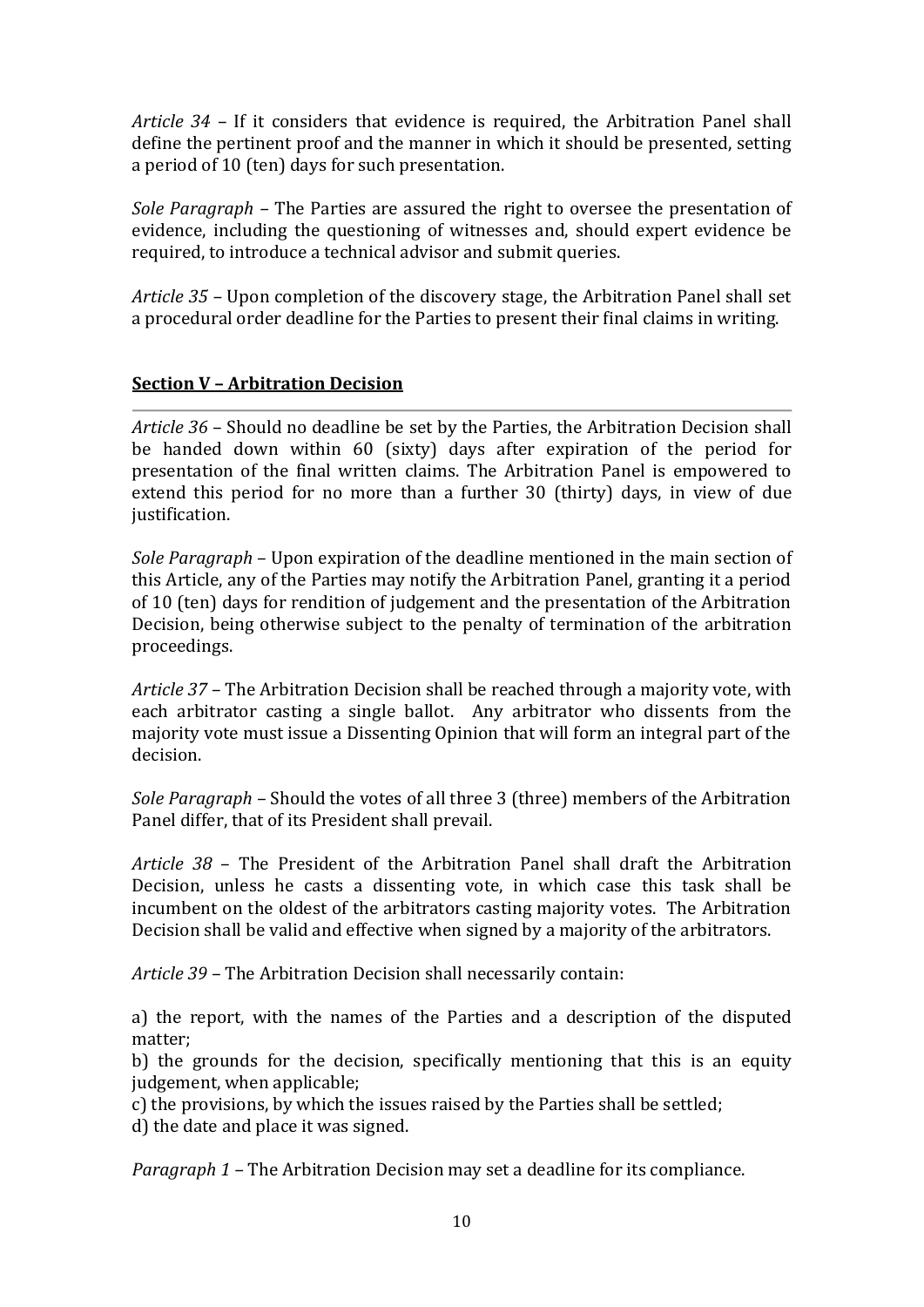*Paragraph 2 –* The Arbitration Decision shall establish liability for payment of costs and fees, including expenses incurred by the arbitrators and any experts appointed by the Arbitration Panel and the back-office costs of the FGV Chamber, in addition to reasonable expenses incurred by the Parties for their defense, pursuant to the declaration of liability addressed in item (i) of Article 27 of these Rules.

*Article 40* – Within 5 (five) days from the receipt of the notification or from being personally informed of the decision, unless some other period is agreed among the Parties, and provided that they notify the others, any of the Parties may request the Arbitration Panel to:

a) rectify a material error in the Arbitration Decision;

b) clarify any obscure points or contradictions therein;

c) issue a statement on some point that should have been addressed by the decision.

*Sole Paragraph –* The Arbitration Panel shall decide within 10 (ten) days of receipt of the final statements from the Parties, or within a period they have agreed upon, notifying them of its decision in writing.

*Article 41 –* The Arbitration Panel is authorized to render partial judgements or hand down decisions on incidental matters during the course of the proceedings, either at its own initiative or when requested to do so by the Parties.

## **Section VI – Mediation in the course of the Arbitration Proceedings**

*Article 42* – In the course of the Arbitration Proceedings, should all the Parties engaged in the dispute express their intentions of submitting the issue to mediation, the Arbitration Panel shall suspend the proceedings, and mediation proceedings shall be commenced as established in the Mediation Rules of the FGV Chamber.

*Article 43* – Should the Parties reach an agreement towards the disputed matter, the Arbitration Panel shall ratify such agreement, handing down an Arbitration Decision that is compliant with the provisions set forth in Article 38 of these Rules, as applicable.

#### **Section VII – Periods and Deadlines**

*Article 44* – The periods and deadlines established in these Rules run continuously, except when otherwise stipulated by the Arbitration Panel.

*Paragraph 1 –* When calculating periods and deadlines, the starting day is excluded and the final day is included.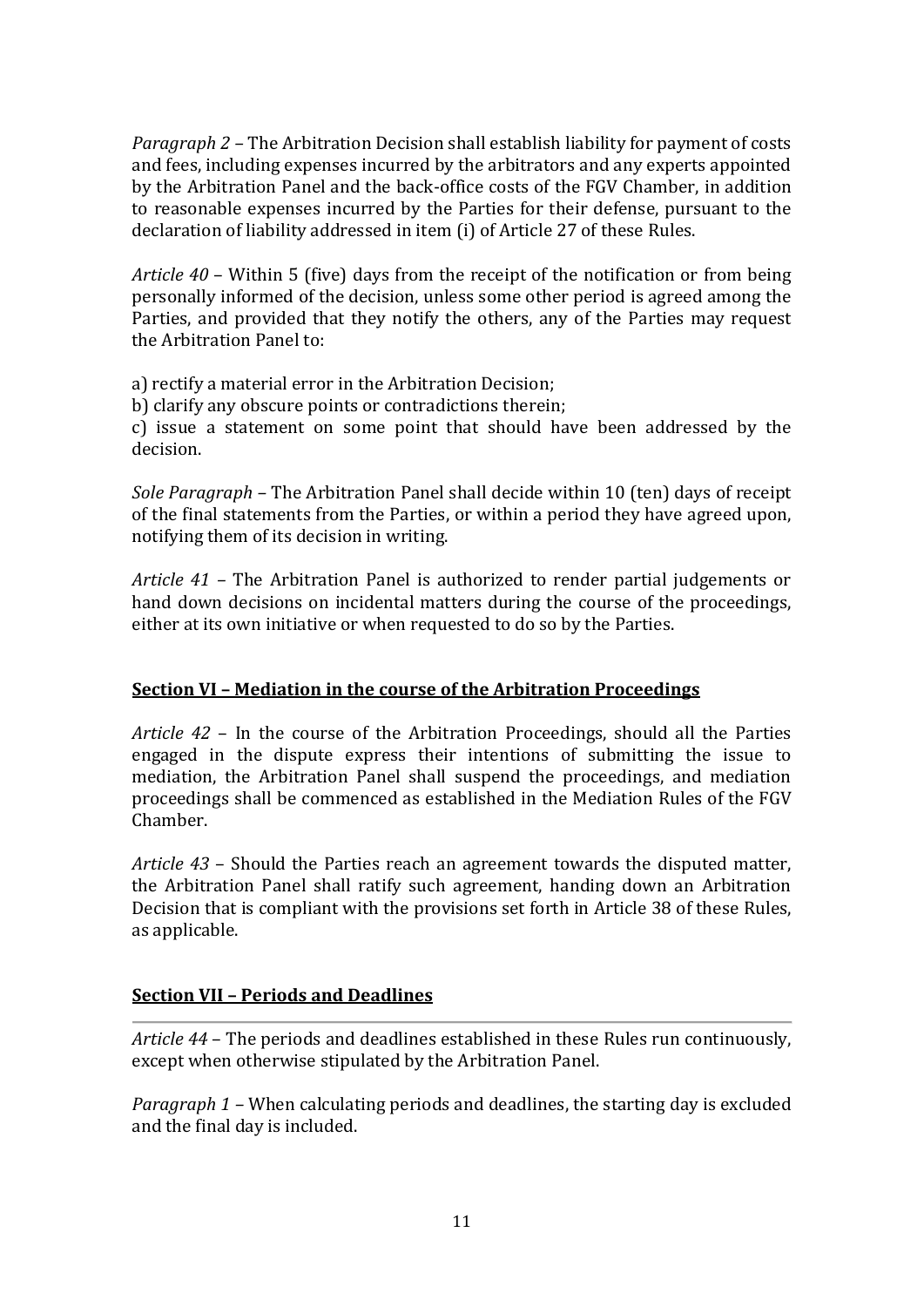*Paragraph 2 –* Periods and deadlines are calculated only from the first business day after their notification.

*Article 45 –* All periods and deadlines addressed in these Rules may be altered by the Arbitration Panel or as agreed by the Parties, with justification.

# **Section VIII – Confidentiality and Secrecy**

*Article 46* – Arbitration proceedings must be conducted in absolute secrecy, being the members of the FGV Chamber, arbitrators, Parties and other participants in the proceedings forbidden to disclose any information to which they may have access through their engagement in the proceedings, unless specifically authorized to do so by all the Parties, or in view of a Court Order.

*Article 47 –* The Arbitration Decision may be disclosed only upon authorization from all the Parties or when required for its judicial enforcement.

# **Section IX – General Rules**

*Article 48* – The arbitrators shall construe the rules established through these Rules in order to pursue the goals of swiftness, informality and discretion sought by the Parties when opting for arbitration.

*Article 49 –* The Arbitration Panel shall decide on matters not addressed in these Rules, being empowered to opt, on a subsidiary basis, for the directives set forth in the Brazilian Civil Procedural Law Code (CPC), with due compliance to the objectives of swiftness and informality.

*Article 50* – The regimen regulating arbitration costs, expenditures and fees consists of an integral part of these Rules.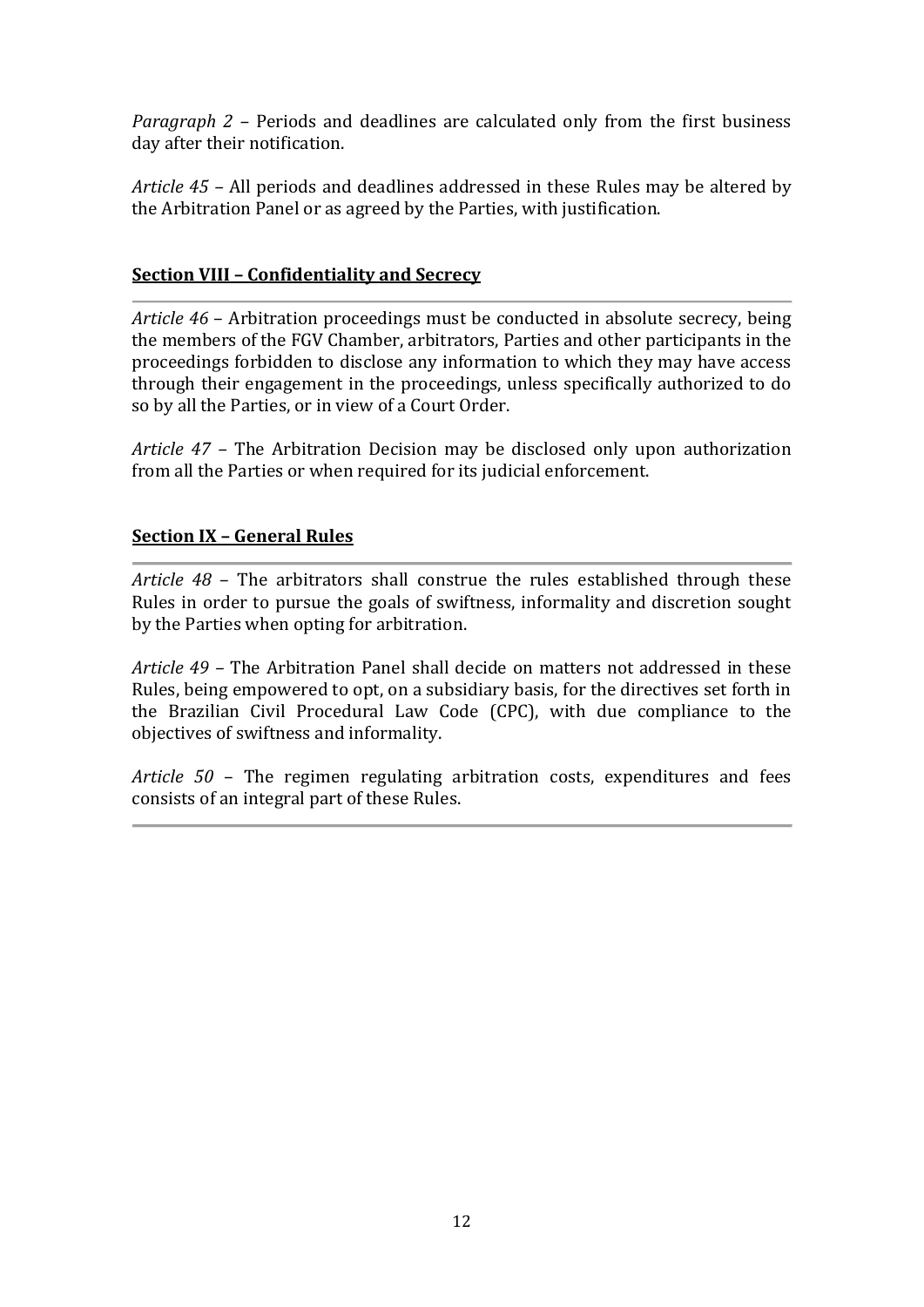# **A N N E X**

# **FGV Mediation and Arbitration Chamber Arbitration Costs, Expenditures and Fees Regimen**

#### **Section I – Costs**

**Article 1 –** Arbitration costs include the commencement and administration fees.

**Article 2 –** The commencement fee of R\$ 5,000.00 (five thousand Brazilian Reais) is payable upon presentation of the request for the commencement of arbitration.

**Sole Paragraph –** The commencement fee is non-refundable and may not be offset against other outlays.

**Article 3 –** The administration fee shall be calculated according to the value of the dispute, pursuant to the list presented in Annex I and paid on signature of the Commitment to Arbitrate.

**Paragraph 1 -** Should the value of the case be contested, the administration fee shall be paid up to 5 (five) days after the decision handed down by the arbitrator or the Arbitration Panel regarding the objection.

**Paragraph 2 –** Should a counterclaim be presented, the counterclaimant shall pay a commencement fee and the value of the counterclaim request shall be added to the value of the original request for the purposes of calculating the administration fee.

**Paragraph 3 –** Should the decision result in an increased value for the dispute, the administration fee shall be adjusted.

**Paragraph 4 –** All amounts payable to the FGV Chamber shall be covered by commercial invoices issued by the Getulio Vargas Foundation as a corporate entity.

13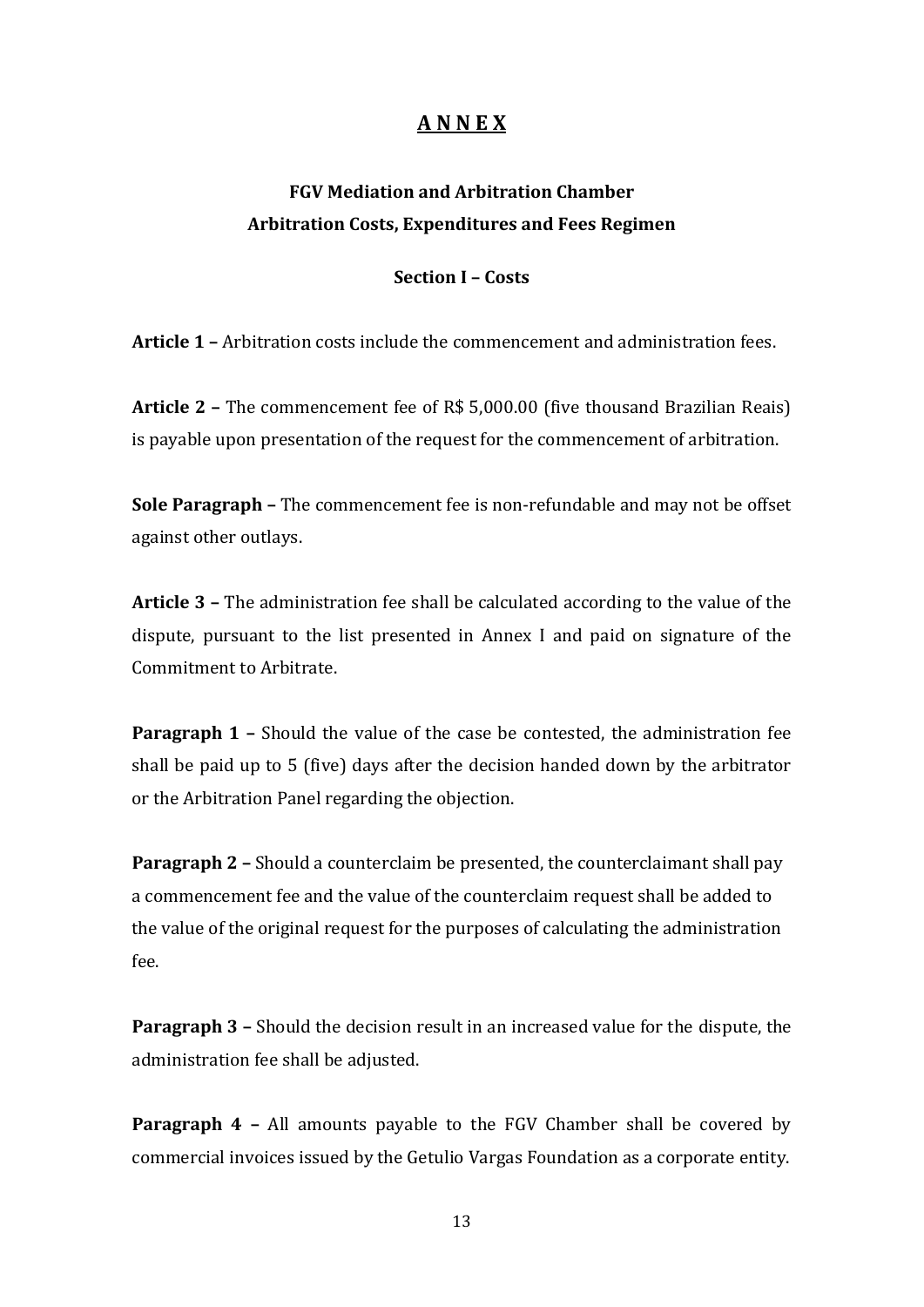**Article 4 –** Unless otherwise agreed by the Parties, arbitration costs shall be apportioned out evenly between them.

**Article 5 –** Should the dispute end due to the Parties' desistance to arbitrate or in view of an agreement between them before the Commitment to Arbitrate is signed, the administration fee shall correspond to 20% (twenty per cent) of the amount listed in Annex I.

**Article 6 –** Should the Commitment to Arbitrate not be signed within 3 (three) months of the request to start arbitration, an amount of R\$ 2,000.00 (two thousand Brazilian Reais) shall be charged each month as an administration fee until the Commitment to Arbitrate is duly signed.

#### **Section II – Expenses**

**Article 7 –** Arbitration expenses shall encompass all incidental expenditures required to conduct the proceedings, such as (i) leasing venues and equipment; (ii) hiring specialized staff to conduct hearings, when necessary; and (iii) travel expenses for the arbitrators and members of the FGV Chamber.

**Article 8 –** These expenditures shall be covered through advances requested by the FGV Chamber or subsequently reimbursed. All expenditures must be duly documented.

**Article 9 –** Unless otherwise agreed by the Parties, arbitration expenses shall be apportioned out evenly between them.

#### **Section III – Arbitrator Fees**

**Article 10 –** The fees payable to the arbitrators shall depend on the value of the case and the dispute's complexity. The list presented in Annex II is merely indicative.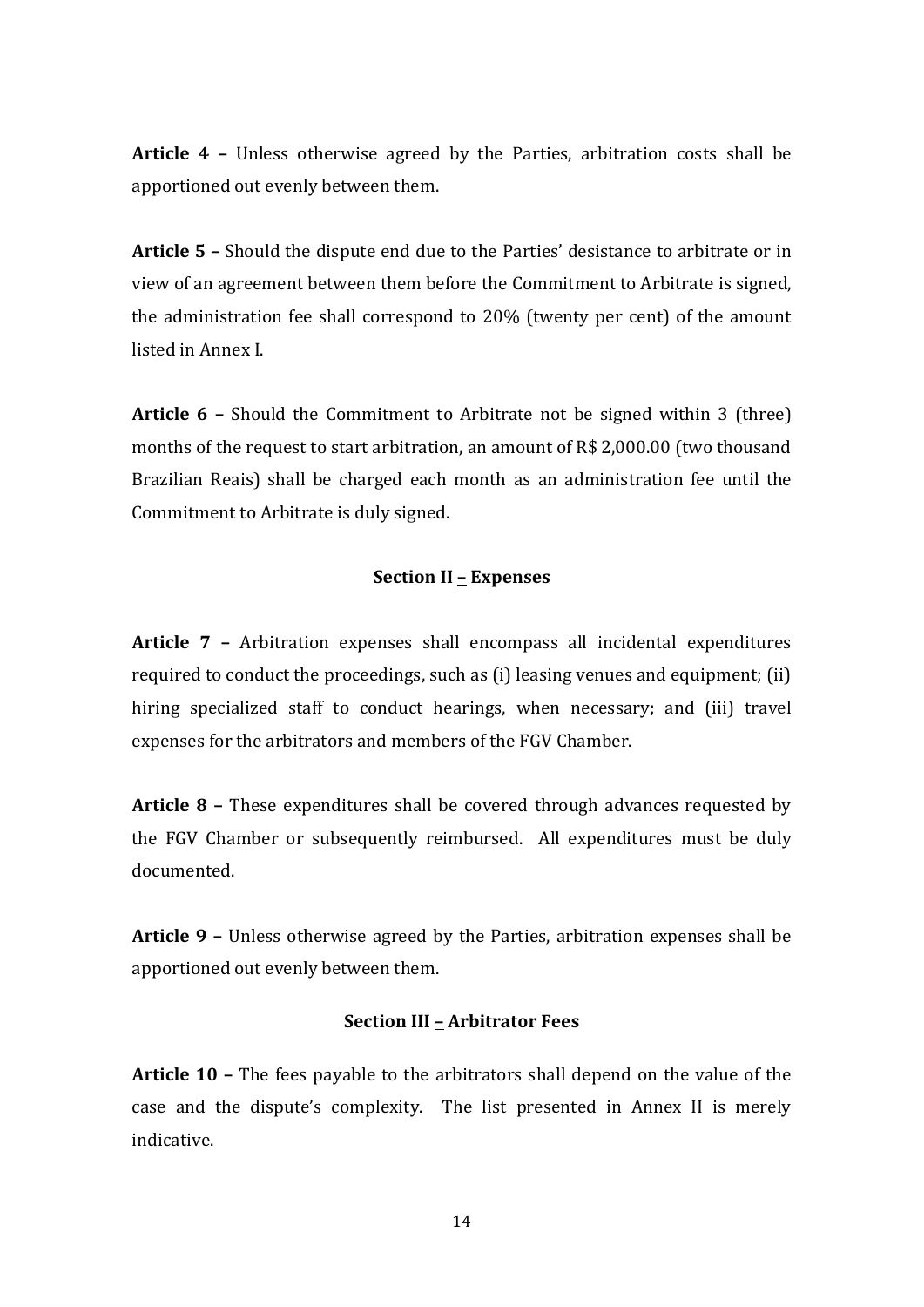**Sole Paragraph –** The amounts agreed between the arbitrators and the Parties must be stated in the Commitment to Arbitrate.

**Article 11** – The arbitrator fees shall be apportioned out evenly between the Parties.

**Article 12** – Should the dispute come to an end through an agreement settled between the Parties before they sign the Commitment to Arbitrate, the arbitrator fees shall correspond to 20% (twenty per cent) of the minimum amounts of the stipulated fee brackets listed in Annex II.

**Article 13** – 50% (fifty per cent) of the arbitrator fees must be paid when the Commitment to Arbitrate is signed, and the remaining 50% (fifty per cent) upon presentation of the final written claims (Article 35 of the FGV Chamber Arbitration Rules) or, should the final written claims be waived, within 10 (ten) days of the last hearing.

**Paragraph 1 -** Should there be no hearing nor any final written claims, the outstanding 50% (fifty per cent) of the arbitrator fees must be paid within 10 (ten) days after the termination of the discovery phase.

**Paragraph 2 –** The arbitrator fees must be covered by a commercial invoice issued by the Getúlio Vargas Foundation as a corporate entity, being the FGV Chamber required to undertake the necessary provisions to ensure such payment.

#### **Section IV – General Provisions**

**Article 14** – Should any of the Parties fail to comply with any payments or deposits incumbent upon them, the other Party may do so on behalf of the Party in default.

**Article 15** – Should payments or deposits not be duly settled by the Parties, the FGV Chamber shall set a deadline for this, after which – should the default endure –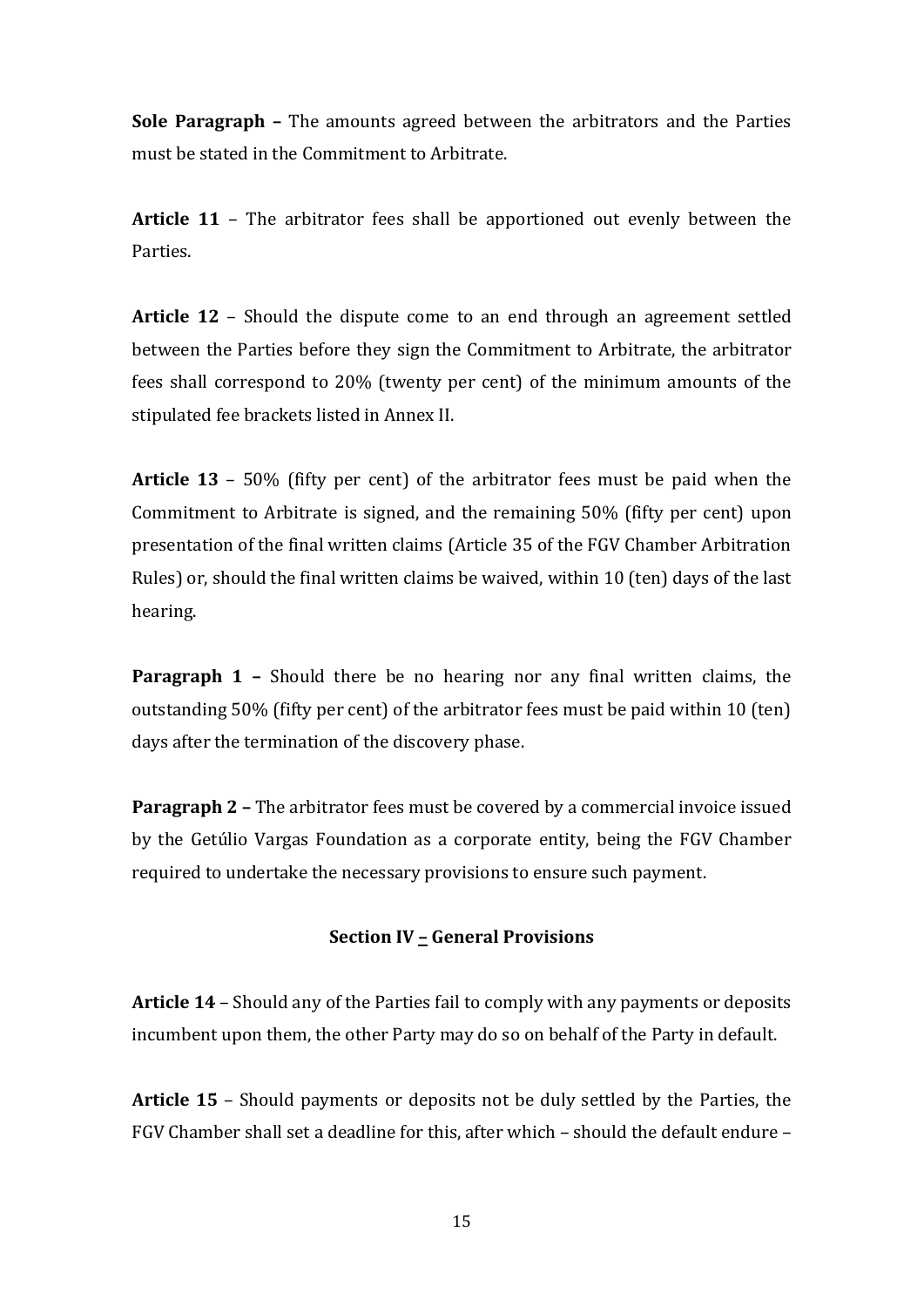the arbitration proceedings shall be terminated, yet not adversely affecting the Parties' rights to resubmit the same request through new arbitration proceedings.

**Article 16** – An Arbitration Decision shall only be issued to the Parties in view of the full settlement of the arbitrator fees and of all costs and expenditures owed.

**Article 17** – The FGV Chamber shall settle any matters not addressed by these Rules.

**Article 18** – These Rules and their Annexes constitute an integral part of the Arbitration Rules of the FGV Mediation and Arbitration Chamber.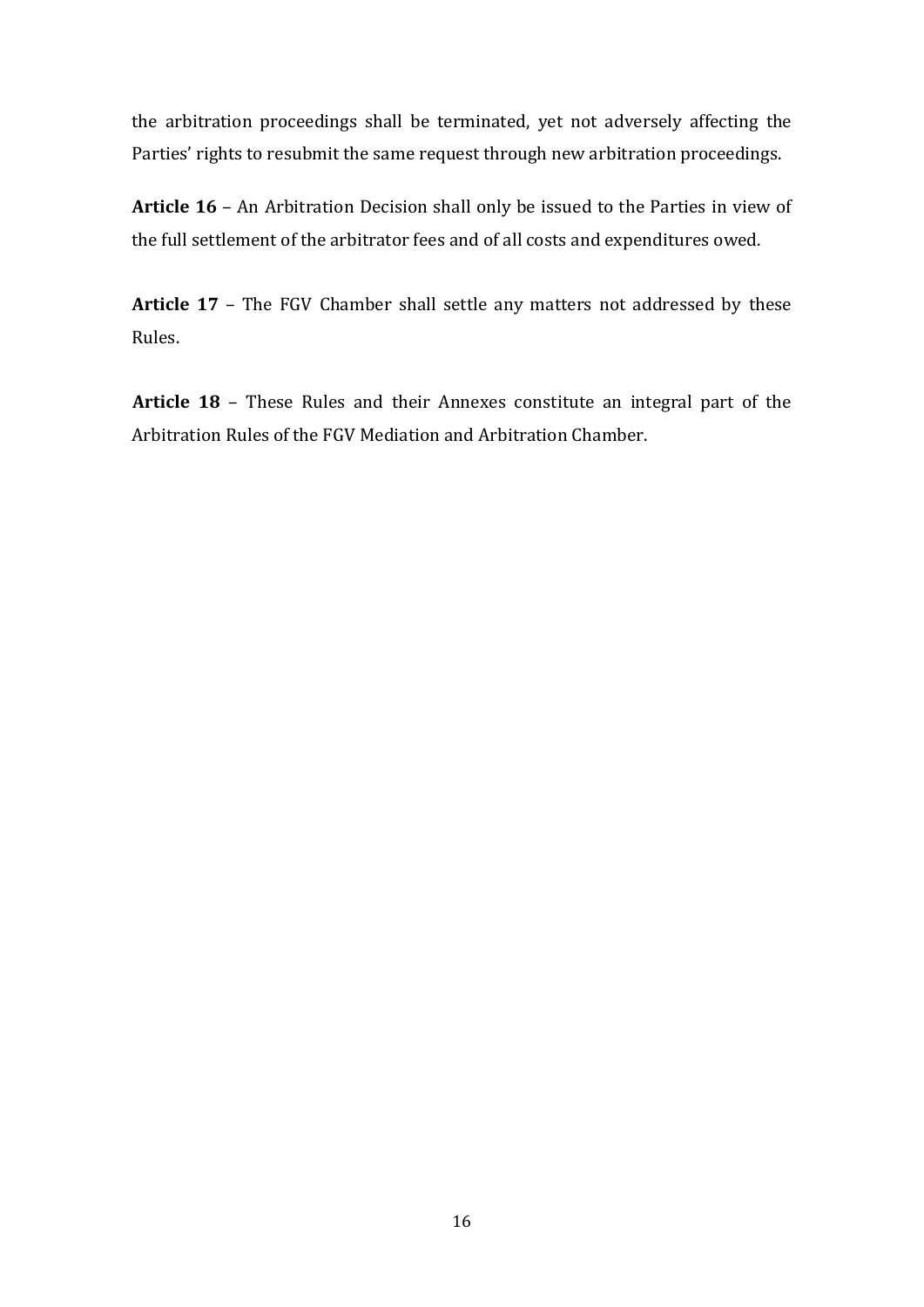# **ANNEX I**

# **Administration Fee**

| <b>AMOUNT (R\$)</b>       | <b>AMOUNT (R\$)</b> | <b>FEE BRACKET</b><br><b>ADJUSTMENT RATE</b> | <b>ADJUSTED UPPER</b><br><b>LIMIT</b> |
|---------------------------|---------------------|----------------------------------------------|---------------------------------------|
| Up to 5,000,000           | 50,000              |                                              | 50,000                                |
| $5,000,000 - 14,999,999$  | 50,000              | 0.4%                                         | 90,000                                |
| $15,000,000 - 29,999,999$ | 90,000              | $0.3\%$                                      | 135,000                               |
| $30,000,000 - 49,999,999$ | 135,000             | $0.2\%$                                      | 175,000                               |
| $50,000,000 - 99,999,999$ | 175,000             | 0.1%                                         | 225,000                               |
| Above 100,000,000         | 225,000             | 0.05%                                        |                                       |